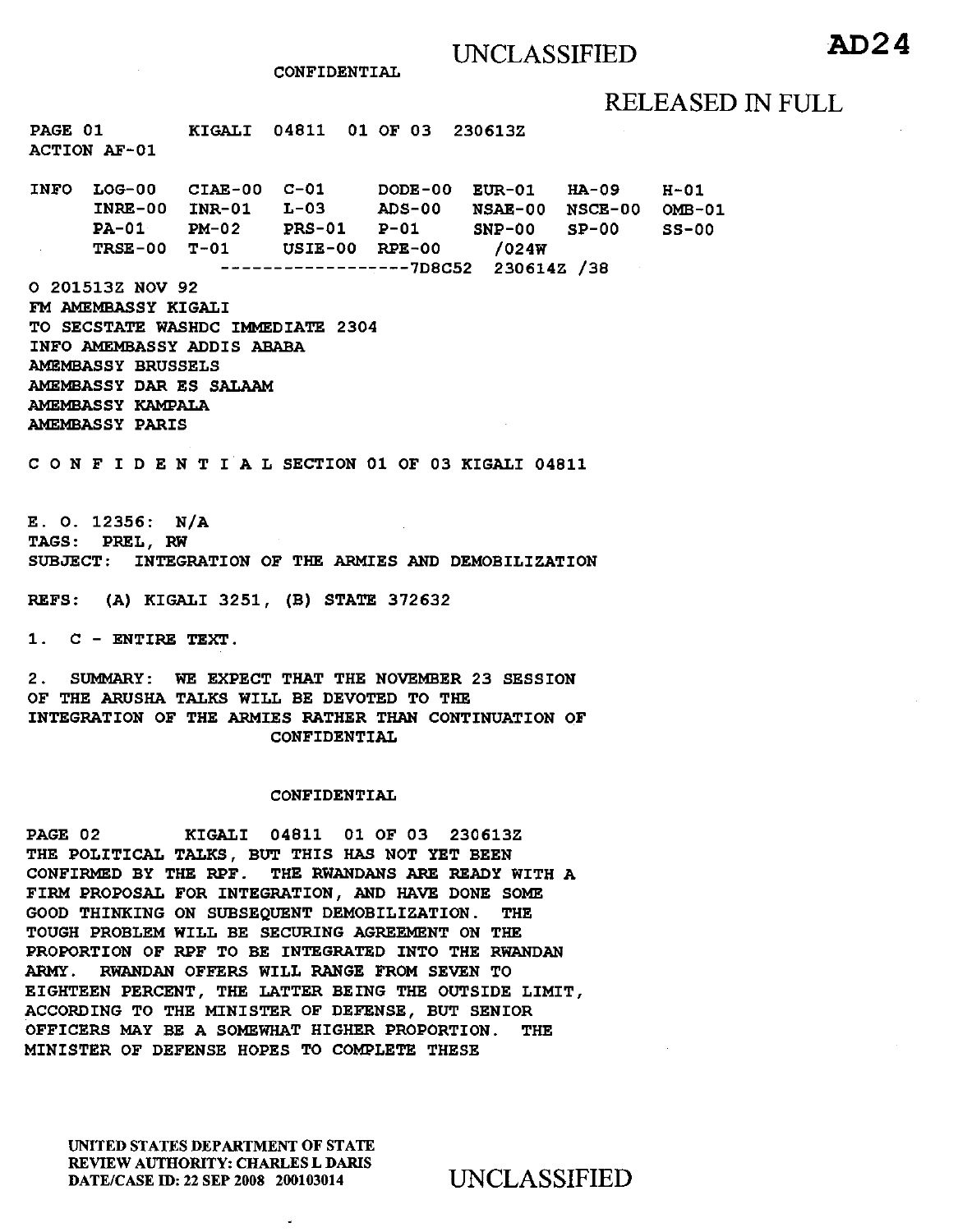### UNCLASSIFIED

NEGOTIATIONS LKLJHCOT YET HAVE CONFIRMATION THAT THE TANZANIAN FACILITATORS AND THE RPF ACCEPT THE RWANDAN CONCEPT OF REOPENING THE TALKS IN ARUSHA ON NOVEMBER 23 WITH THE ISSUE OF INTEGRATION OF THE ARMIES AS THE FIRST AGENDA ITEM. NEVERTHELESS, SINCE THAT SEEMS TO BE THE DIRECTION IN WHICH WE ARE GOING, THIS IS A BRIEF SUMMARY OF WHERE RWANDAN THINKING IS ON THIS S:#9/---------

4 . THE RWANDANS FINALLY GOT AROUND TO ASKING THE TANZANIANS FOR A CHANGE IN THE AGENDA ON NOVEMBER 19. APPARENTLY THE TANZANIANS TOLD THE GOR THAT THEY COULD CONTACT THE RPF THEMSELVES. THE TANZANIANS, ACCORDING TO AMBASSADOR MBEZI, ARE MOST UPSET WITH PRESIDENT HABYARIMANA FOR THE REMARKS HE MADE NOVEMBER 15 AT A POLITICAL RALLY. AMBASSADOR MBEZI GAVE THE IMPRESSION THAT THEY MIGHT EVEN WITHDRAW THEIR INVITATION FOR THE CONTINUATION OF THE TALKS. IN ANY EVENT, THE TANZANIANS REFUSED TO FACILITATE CONTACT WITH THE RPF. IN A MEETING WITH THE FOREIGN CONFIDENTIAL

#### CONFIDENTIAL

PAGE 03 KIGALI 04811 01 OF 03 230613Z MINISTER THIS MORNING, NOVEMBER 20, HE TOLD ME THAT HE HOPED TO SPEAK WITH THE RPF IN BRUSSELS DURING THE COURSE OF THE DAY AND WOULD BE ABLE TO CONVEY THEIR RESPONSE TO US THIS EVENING OR TOMORROW MORNING.

. . . . . . . . . . . . NEXT STEPS -----------

5. RWANDAN THINKING ON THE INTEGRATION QUESTION HAS MADE TREMENDOUS STRIDES FORWARD IN THE PAST SIX MONTHS. THE IDEA AND PRINCIPLE IS NOW ACCEPTED BY THE MILITARY AND EVEN BY THE THE RIGHT WING CDR PARTY. MINISTER OF DEFENSE GASANA TOLD ME PROUDLY THIS AFTERNOON THAT THE MILITARY IS SOLIDLY BEHIND THE CONCEPT OF INTEGRATION AS A RESULT OF A SERIES OF SEMINARS HE HAS SPONSORED.

6. THE MINISTER OF DEFENSE HAS PROPOSED THAT INTEGRATION BEGIN BY BRINGING RPF OFFICERS INTO THE HIGH COMMAND. THE NEXT STEP WOULD BE ASSEMBLING MILITARY UNITS INTO AGREED ASSEMBLY POINTS, STARTING TWO WEEKS AFTER THE SIGNING OF THE AGREEMENT. IT IS OUR UNDERSTANDING THAT THEY WOULD THEN PROPOSE TO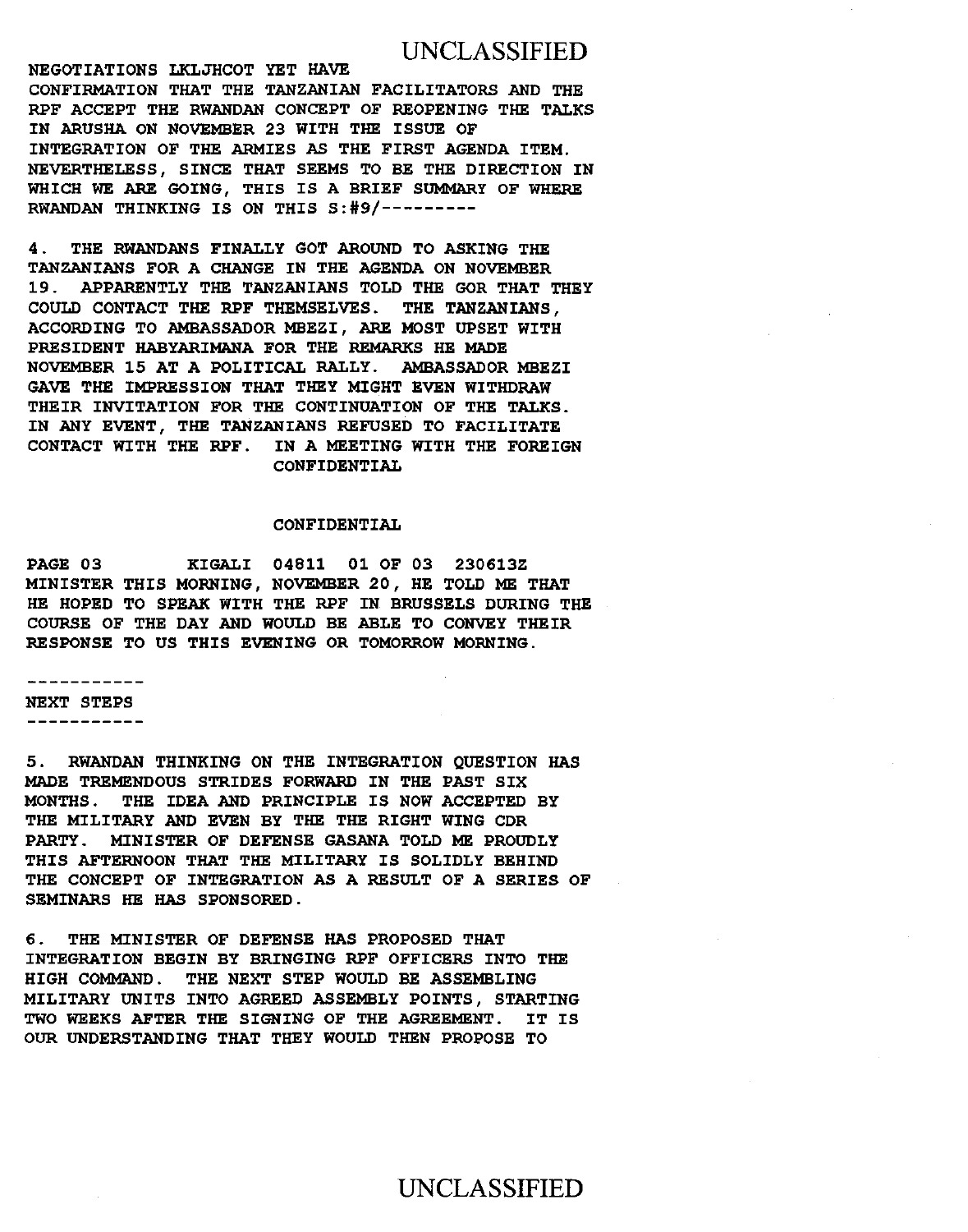# UNCLASSIFIED

MOVE UNIT BY UNIT IN EITHER INTEGRATING INTO THE ARMY OR REJECTING INDIVIDUAL FIGHTERS FROM THE RPF. THOSE REJECTED WOULD BE GIVEN TRAINING OR OTHER ECONOMIC OPPORTUNITIES. THE KEY PROVISION, ACCORDING TO GASANA, IS TO ASSURE THAT ALL RPT ALL RPF COMBATTANTS ARE REPATRIATED, SO NO CADRE IS LEFT BEHIND IN UGANDA TO RENEW THE WAR.

#### CONFIDENTIAL

#### CONFIDENTIAL

PAGE 04 KIGALI 04811 01 OF 03 230613Z

7. BUT MINISTER OF DEFENSE GASANA IS ALSO ACUTELY AWARE OF THE DIFFICULTIES, PARTICULARLY AFTER HIS VISIT TO NICARAGUA WHERE HE SAW MANY PROBLEMS IN THE

#### CONFIDENTIAL

NNNN

#### CONFIDENTIAL

PAGE 01 ACTION AF-01 KIGALI 04811 02 OF 03 201516Z

| <b>INFO</b> |                                     | LOG-00 CIAE-00 C-01 |                |               | DODE-00 EUR-01 HA-09   |         | H-01  |
|-------------|-------------------------------------|---------------------|----------------|---------------|------------------------|---------|-------|
|             | INRE-00 INR-01                      |                     | $L-0.3$        | <b>ADS-00</b> | NSAE-00 NSCE-00 OMB-01 |         |       |
|             | <b>PA-01</b>                        | <b>PM-02</b>        | <b>PRS-01</b>  | $P-01$        | SNP-00                 | $SP-00$ | SS-00 |
|             | <b>TRSE-00 T-01</b>                 |                     | USIE-00 RPE-00 |               | /024W                  |         |       |
|             | $---------------7CF477 201517Z /38$ |                     |                |               |                        |         |       |

0 201513Z NOV 92 FM AMEMBASSY KIGALI TO SECSTATE WASHDC IMMEDIATE 2305 INFO AMEMBASSY ADDIS ABABA AMEMSASSY BRUSSELS AMEMBASSY DAR ES SALAAM AMEMBASSY KAMPALA AMEMBASSY PARIS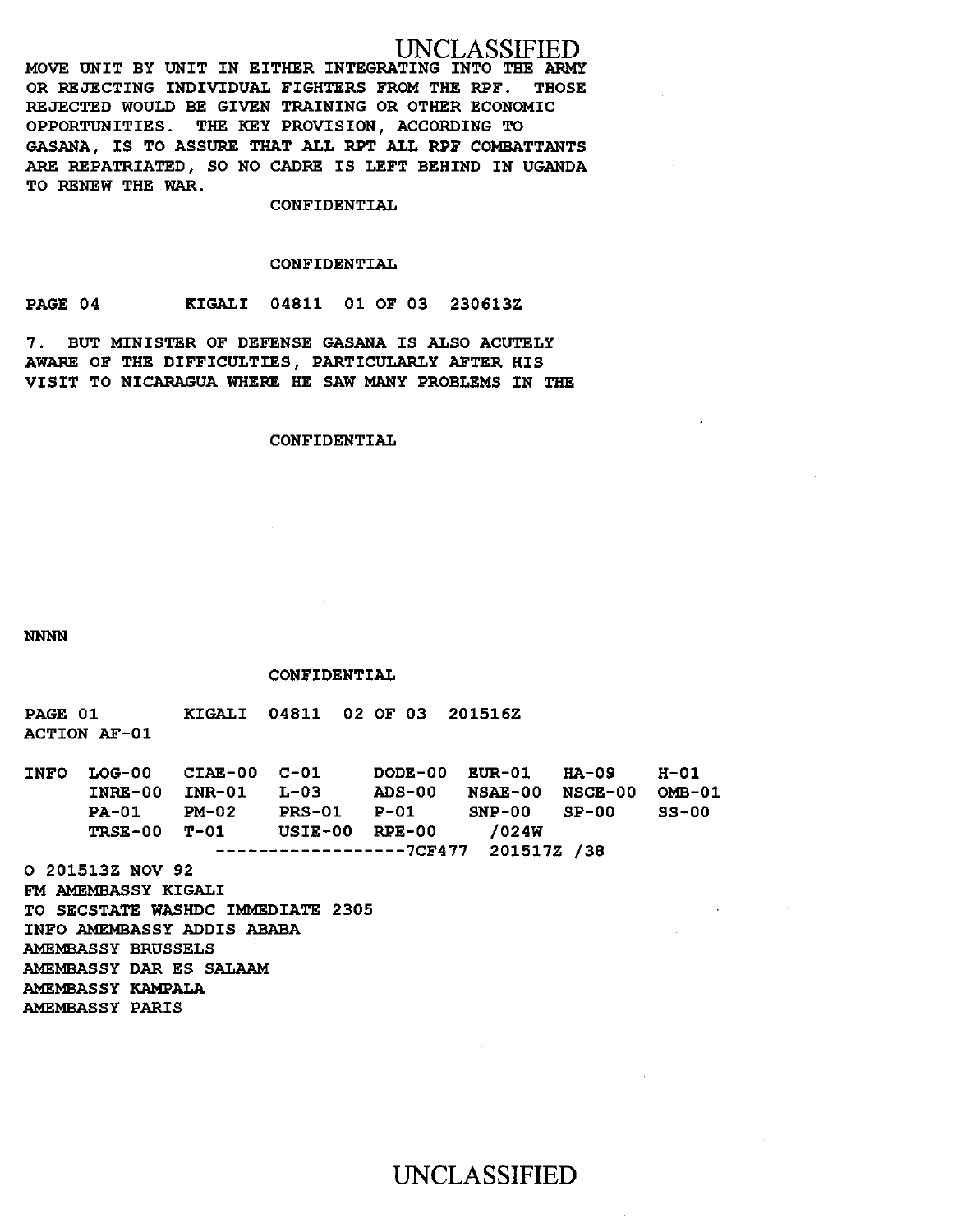'LASSIFIED C 0 N F I D E N T I A L SECTION 02 OF 03 KIGALI 04811

E. 0. 12356: N/A TAGS: PREL, RW SUBJECT: INTEGRATION OF THE ARMIES AND DEMOBILIZATION

IMPLEMENTATION OF THE NICARAGUAN PROGRAM. GASANA TOLD ME TODAY HE BELIEVES IT WILL BE POSSIBLE TO COMPLETE THE NEGOTIATION IN ONE SESSION, POSSIBLY EVEN BY THE END OF THE WEEK. HE MET LAST NIGHT AND AGAIN ZNJQGVALFKL RYX

CONFIDENTIAL

#### CONFIDENTIAL

KIGALI 04811 02 OF 03 201516Z PAGE 02 yy HALITY ---------------

8. AS SOON AS THEY START TALKING NUMBERS, THE TWO SIDES ARE GOING TO HAVE A PROBLEM. I WOULD SUGGEST, THEREFORE, THAT THE RWANDAN SIDE WILL TALK PRINCIPLES INITIALLY AND TRY TO AVOID THE STICKY QUESTION OF HOW MANY RPF OR WHAT PROPORTION THE RPF MIGHT HAVE IN THE ARMY.

9. FROM WHAT WE UNDERSTAND, THE RWANDAN MILITARY BEGAN WITH AN OFFER OF SEVEN PERCENT. THIS WAS CALCULATED ON THE ASSUMPTION OF THERE BEING 500,000 REFUGEES OUTSIDE OF THE RWANDAN BORDERS WHICH IS ABOUT ONE-FIFTEENTH OF THE RWANDAN POPULATION. GASANA TOLD ME TODAY THEY ARE WILLING TO NEGOTIATE UP TO THE PROPORTION CLAIMED BY THE RPF AS RWANDAN DIASPORA, THAT IS 1. 3 MILLION COMPARED TO A POPULATION OF 7.2 MILLION, OR UP TO EIGHTEEN PERCENT. WE HAVE HEARD NO HIGHER NUMBERS CONSIDERED IN THIS GOVERNMENT YET, EXCEPT FOR HINTS THAT THE PROPORTION OF SENIOR OFFICERS INTEGRATED WOULD BE HIGHER. GASANA CONFIRMED THAT SENIOR OFFICERS COULD BE A SOMEWHAT HIGHER PROPORTION.

10. SO FAR IT APPEARS THAT THE RWANDANS WILL INSIST ON INTESRATINPL

IV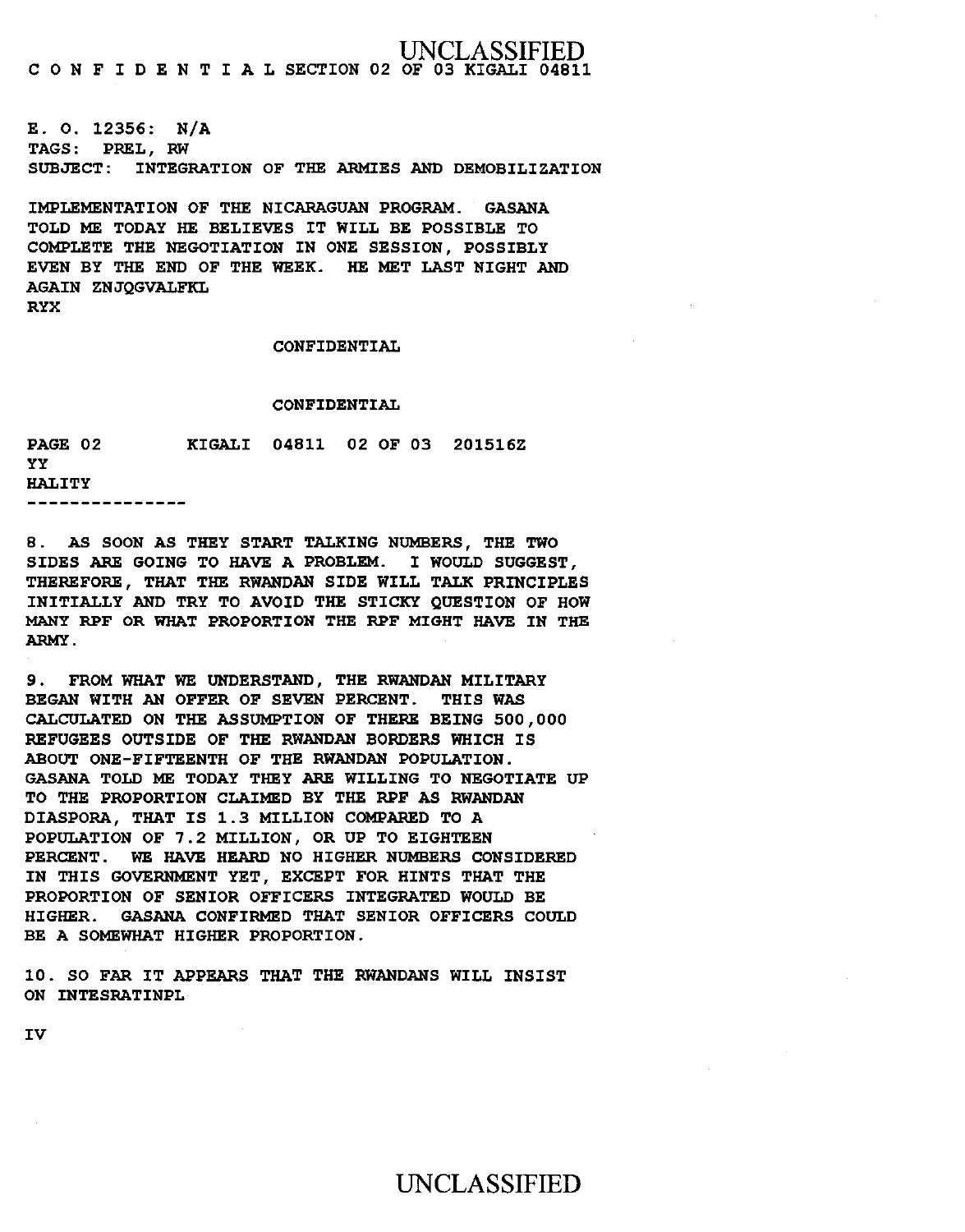#### CONFIDENTIAL

#### CONFIDENTIAL

PAGE 03 KIGALI 04811 02 OF 03 201516Z PNBFRXTY SIZE. THEY ARE VERY CONCERNED ABOUT CREATING WHAT THEY WOULD CONSIDER A CRITICAL MASS OF EX RPF IN ANY GIVEN UNIT. THEY ALSO FEAR THAT IF THEY ACCEPT TOO HIGH A PROPORTION OF RPF IN THE ARMY, THERE WILL BE SECURITY PROBLEMS AS A RESULT, AND THE EX-RPF WILL BE THE MOST THREATENED.

--------------DEMOBILIZATION --------------

11. THE RWANDAN MILITARY CONTAINS APPROXIMATELY 30,000 MEN. IT IS BELIEVED THAT THE RPF EFFECTIVE STRENGTH IS ABOUT 10,000. MINIMUM ESTIMATES WOULD REQUIRE REDUCING THAT COMBINED FORCE TO NO MORE THAN 10,000 TROOPS, THUS REQUIRING DEMOBILIZATION OF 30,000 MEN.

12. RWANDAN SOLDIERS ARE ALL GRADUATES FROM PRIMARY SCHOOL BUT, EXCEPT FOR SOME OF THE NONCOMMISSIONED OFFICERS, THEY HAVE NO SECONDARY EDUCATION.

13. THE SIMPLEST WAY OF DEMOBILIZING GOR FORCES WOULD BE TO MOVE THEM IMMEDIATELY INTO SECONDARY SCHOOLS. WE UNDERSTAND THE CURRENT ANNUAL INTAKE OF NEW SECONDARY STUDENTS IS ABOUT 10,000. ADDING 10,000 DEMOBILIZED SOLDIERS TO EACH NEW INCOMING CLASS FOR A COUPLE OF YEARS WOULD PRETTY MUCH TAKE CARE OF THE PROBLEM. IT WOULD STRAIN THE RESOURCES OF THE EXISTING SECONDARY SCHOOLS, BUT OUR EXPERIENCE WITH SELF-HELP PROJECTS IS THAT CLASSROOMS CAN BE BUILT CONFIDENTIAL

#### CONFIDENTIAL

PAGE 04 KIGALI 04811 02 OF 03 201516Z VERY QUICKLY, IN A MATTER OF WEEKS, AND VERY CHEAPLY, FOR AROUND USD 2,500 PER CLASSROOM.

14. SPECIAL CARE WILL HAVE TO BE TAKEN FOR RPF SOLDIERS. THE MOST SERIOUS PROBLEM WILL BE THOSE WHO ARE RWANDAN BY BIRTH AND LEFT RECENTLY TO JOIN THE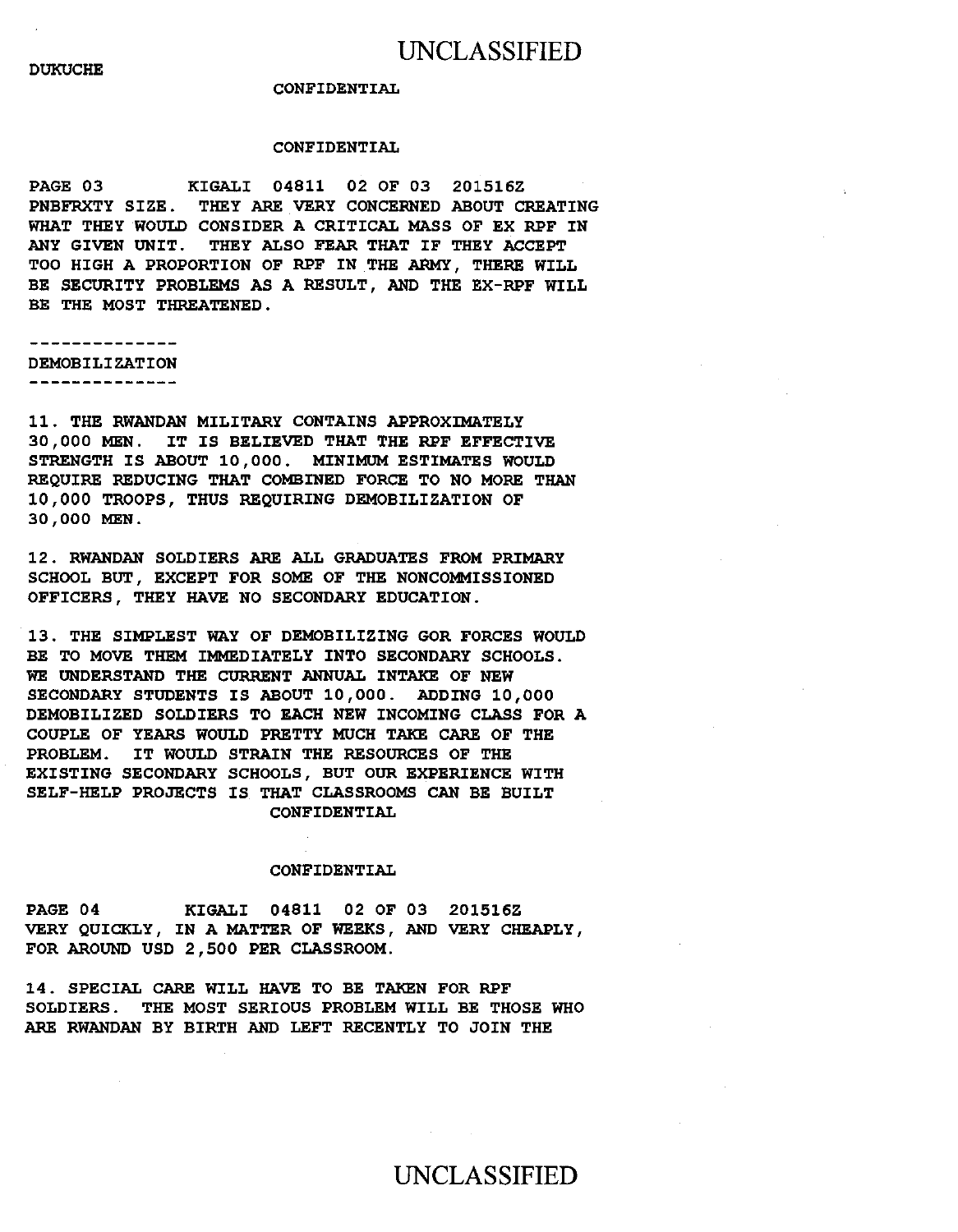# UNCLASSIFIED

RPF. THEY WILL NOT BE ABLE TO RETURN TO THEIR HOME COMMUNES WITH SECURITY. BUT THEY COULD BE ACCOMMODATED IN SECONDARY BOARDING SCHOOLS ALONG WITH OTHER DEMOBILIZED SOLDIERS FROM THE GOR AND RPF. RWANDANS ARE WELL AWARE OF THE SPECIAL SENSITIVITY FOR THESE PEOPLE, AND EVEN THE MILITARY IS PREPARED TO WORK OUT ARRANGEMENTS FOR THEIR REINTEGRATION.

#### CONFIDENTIAL

NNNN

#### CONFIDENTIAL

PAGE 01 ACTION AF-01 KIGALI 04811 03 OF 03 201517Z

INFO LOG-00 INRE-00 INR-01 PA-01 TRSE-00 T-01 CIAE-00 C-01 PM-02 L-03 PRS-01 USIE-00 DODE-00 EUR-01 ADS-00 NSAE-00 NSCE-00 P-Ol SNP-00 RPE-00 /024W ------------------7CF49A 201518Z /38 HA-09  $SP-00$ H-01 OMB-01  $SS-00$ 

0 201513Z NOV 92 FM AMEMBASSY KIGALI TO SECSTATE WASHDC IMMEDIATE 2306 INFO AMEMBASSY ADDIS ABABA AMEMBASSY BRUSSELS AMEMBASSY DAR ES SALAAM AMEMBASSY KAMPALA AMEMBASSY PARIS

C 0 N F I D E N T I A L SECTION 03 OF 03 KIGALI 04811

E. 0. 12356: N/A TAGS: PREL, RW SUBJECT: INTEGRATION OF THE ARMIES AND DEMOBILIZATION

15. THE CONCEPT OF USING SECONDARY SCHOOL AS THE PRIMARY VEHICLE FOR DEMOBILIZATION HAS BEEN KICKED